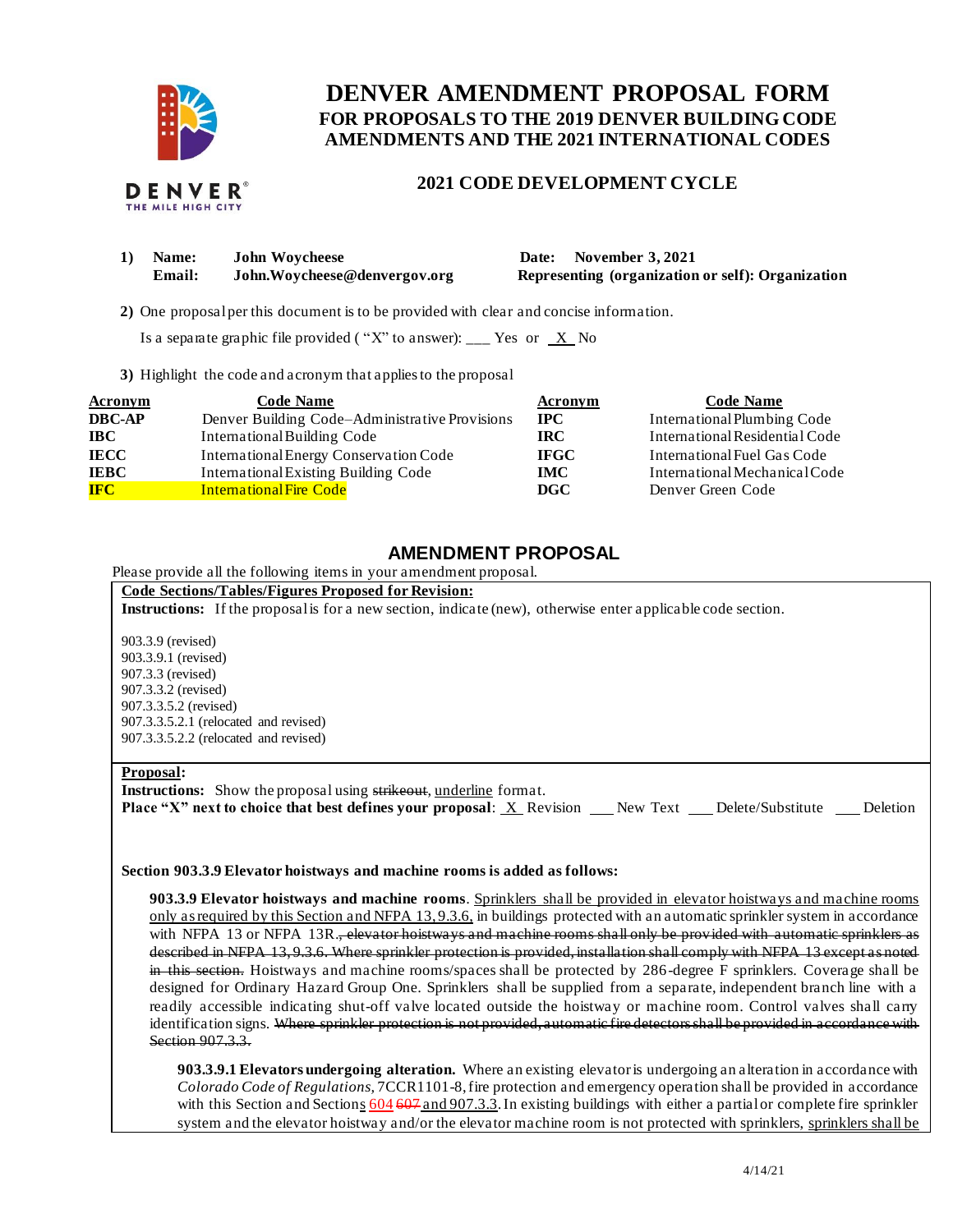installed per NFPA 13, 9.3.6. the provisions of Section 903.3.9.1.1 or 903.3.9.1.2 shall apply. Installation of automatic sprinklers shall comply with Section 903.3.9.

 **903.3.9.1.1 Hydraulic Elevator.** Protection of the elevator hoistway and machine room shall be provided as follows:

- 1. Smoke detectors shall be installed at all elevator lobbies and in the machine room(s) to provide recall.
- 2. Fire sprinklers (286F) and heat detectors (200 F) shall be installed within the elevator pit<u>, within 2 feet (610</u> mm) of the floor. Heat detector activation shallcause the hat indicator in the car to flash and initiate the required recall prior to operation of the sprinkler. Activation of a machine room smoke detecto r shall also cause the hat indicator within the car to flash.
- 3. In cars not equipped with a flashing hat indicator, signage shall be provided in accordance with Section 604.3.1 607.3.1. Activation of the heat detector within the elevator pit shall initiate recall.
- 4. Where an existing hoistway is equipped with a vent, the smoke detector at the top of the hoistway shall be maintained for vent operation. Activation of this smoke detector shall also initiate recall and cause the hat indicator in the car (where provided), to flash.

 **903.3.9.1.2 Traction Elevators**. Protection of the elevator hoistway and machine room shallbe provided as follows:

- 1. Smoke detectors shall be installed at all elevator lobbies and in the machine room(s) to provide recall.
- 2. A 135-degree Fahrenheit heat detector shall be installed at the top of the hoistway to provide recall and cause the hat indicator in the car to flash.
- 3. In cars not equipped with a flashing hat indicator, signage shall be provided in accordance with Section 604.3.1 607.3.1. Installation of the heat detector at the top of hoistway is not required.
- 4. Where an existing hoistway is equipped with a vent, the smoke detector at the top of the hoistway shall be maintained for vent operation. Activation of this smoke detector shall also initiate recall and cause the hat indicator in the car (where provided), to flash.

#### **Section 907.3.3 Elevator emergency operation is replaced as follows:**

 **907.3.3 Elevator emergency operation.** Automatic fire detectors installed for elevator emergency operation shall be installed in accordance with this Section, ASME A17.1 and NFPA 72**.** Where required, Fixed-temperature, 190-to-200 degree F heat detection and smoke detectors shall be provided for shunt trip and recall operation, respectively, where those functions are required. Fixed-temperature, 135-degree F heat detection shall be installed at the top of elevator hoistways for recall operation where shunt trip is not required and where elevator machinery is installed in a non-sprinklered hoistway. where sprinklers are not provided in elevator hoistways in accordance with NFPA 13, 9.3.6, 135-degree F heat detectors shall be installed at the top of the hoistway for recall operation. Where elevator machinery is installed in a non-sprinklered hoistway, 135-degree F heat detectors shall be installed at the top of the hoistway for recall operation. Smoke detectors shall be installed in all machine rooms, control rooms and machine and controlspaces. Where environmentalor other conditions prohibit installation of smoke detectors for recall, 135-degree F fixed-temperature, 135-degree F heat detectors shall be permitted to substitute for the required recall smoke detectors. <del>In buildings with a fire alarm system, these</del> Detectors shall be connected to the building fire alarm system, where provided.

#### **Exceptions:**

- 1. For existing buildings undergoing an elevator alteration, replacement or new installation, an administrative modification shall be submitted for approval where an existing complying fire alarm control unit cannot be expanded within its listing to accommodate required devices for recall and shunt trip, identifying the alternative means and methods that will be provided. Upon approvalby the *fire code official*, a temporary "elevator recall and supervisory panel" shall be installed in accordance with the provisions of the administrative modification. This panelshall report alarm and supervisory signals to the main FACP. The duration of a temporary elevator recall control and supervisory control unit installation shall not exceed 36 months from the date the temporary control unit permit is issued. Building plans shall be permanently mountedadjacent to the panel <mark>in accordance</mark> with Section per 907.6.4.1.1.1.
- 2. For existing buildings undergoing an elevator alteration, replacement or new installation, and not equipped with a required fire alarm system, a dedicated "elevator recall control and supervisory control unit" shall be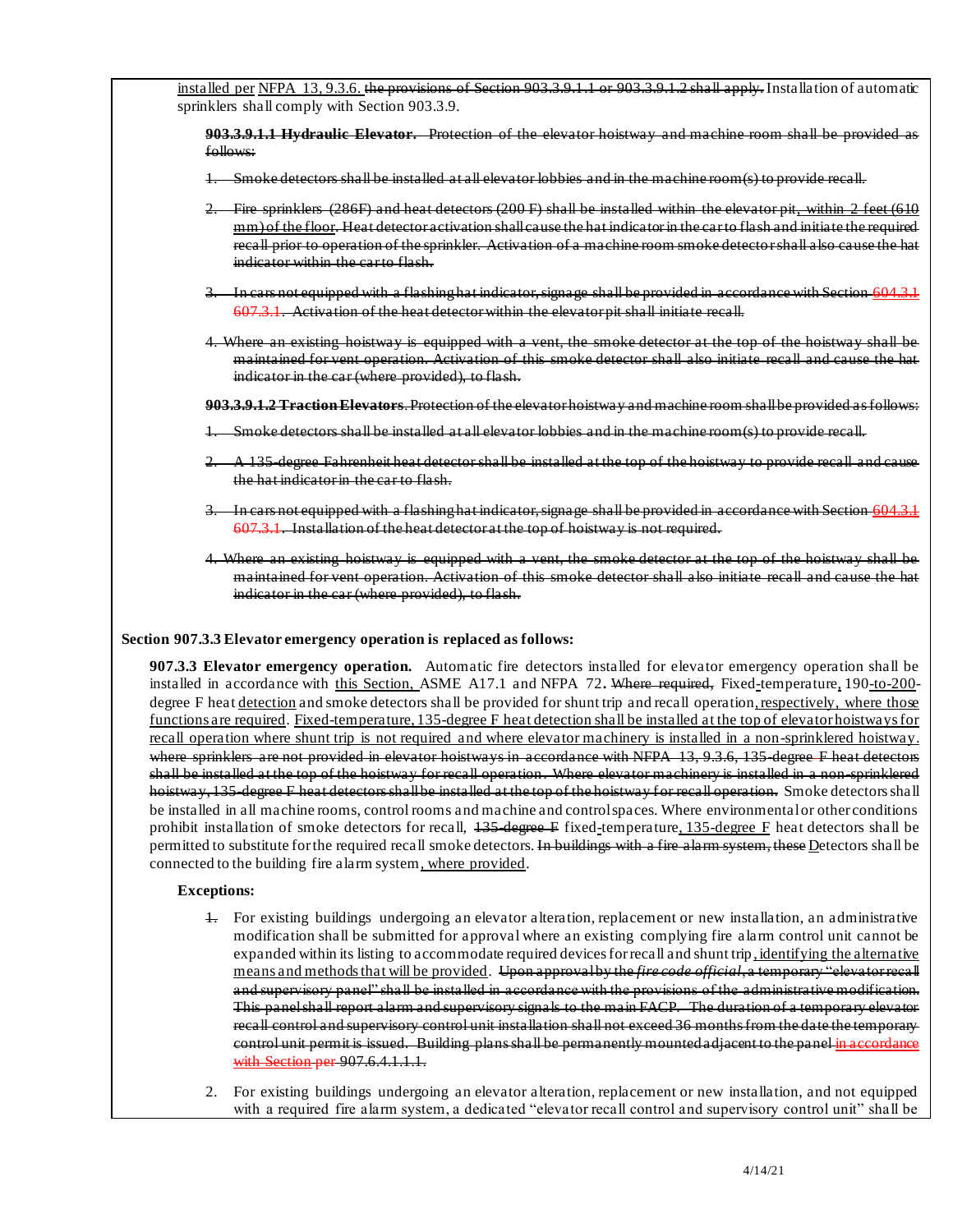provided. This panelshall be located in accordance with Section 907.1.5. Building plans shall be permanently mounted adjacent to the panel in accordance with per Section 907.6.4.1.1.1

3. Where linear heat detection is installed, 155-degree F detection shall be permitted for recall operation.

## **Section 907.3.3.2 Shunt trip Where sprinklers are provided in elevator shafts and machine rooms, spaces or control rooms or spaces is added as follows:**

 **907.3.3.2 Shunt trip.** Where sprinklers are provided in elevator shafts and machine rooms, spaces, or control rooms or spaces**,** elevator power shunt trip shall be activated prior to sprinkler operation in accordance with NFPA 72. Shunt trip is not required for sprinklers installed within 2 ft (610 mm) of the floor of the elevator pit.

## **Section 907.3.3.5.2 Alterations to existing elevators is added as follows:**

 **907.3.3.5.2 Alterations to existing elevators.** Where an existing elevator is modified under any alteration encompassinga scope of work described under 7CCR 1101-8, the elevator visual signal (flashing firefighter hat) firefighter indicator shall function in accordance with Section 907.3.3.5.1.This requirement applies when any alterations are made to the firefighter's emergency operation. In cars not equipped with an elevator visual signal, signage shall be provided in accordance with Section 604.3.1. Protection of elevator lobbies, hoistway and machine room shall be provided per Section 907.3.3.5.2.1 or 907.3.3.5.2.2.

## **907.3.3.5.2.1 Hydraulic Elevator.** Detection shall be provided as follows:

- 1. Smoke detectors shall be installed at all elevator lobbies and in the machine room(s) to provide recall.
- 2. Where sprinklers are installed in the hoistway, a fixed-temperature, 190-to-200-degree F heat detection shall be installed within 2 feet (610 mm), and at the same elevation, of each sprinkler. Activation of such heat detection, or of a smoke detector in the machine room, shall cause the elevator visual signal, where provided, to flash and shall initiate the required recall prior to operation of the sprinkler.
- 3. Where an existing hoistway is equipped with a vent, the smoke detector at the top of the hoistway shall be maintained for vent operation. Activation of this smoke detector shall also initia te recall and cause the elevator visual signal, where provided, to flash.

## **907.3.3.5.2.1 Traction Elevators**. Detection shall be provided as follows:

- 1. Smoke detectors shall be installed at all elevator lobbies and in the machine room(s) to provide recall.
- 2. For elevators provided with an elevator visual signal, fixed-temperature, 135-degree F heat detection shall be installed at the top of the hoistway to provide recall and cause the elevator visual signal in the car to flash.

**Exception:** Where linear heat detection is installed, 155-degree F detection shall be permitted for recall operation.

3. Where an existing hoistway is equipped with a vent, the smoke detector at the top of the hoistway shall be maintained for vent operation. Activation of this smoke detector shall also initiate recall and cause the elevator visual signal, where provided, to flash.

## **Supporting Information (Required):**

 All proposals must include a written explanation and justification as to how they address physical, environmental, and/or customary characteristics that are specific to the City and County of Denver. The following questions must be answered for a proposalto be considered.

- Purpose: What does your proposalachieve?

 This proposalrearranges current requirements for sprinklers and detection within elevator shafts to be collected in the correct sections, and to align with NFPA 72 and NFPA 13.

- Reason: Why is your proposal necessary?